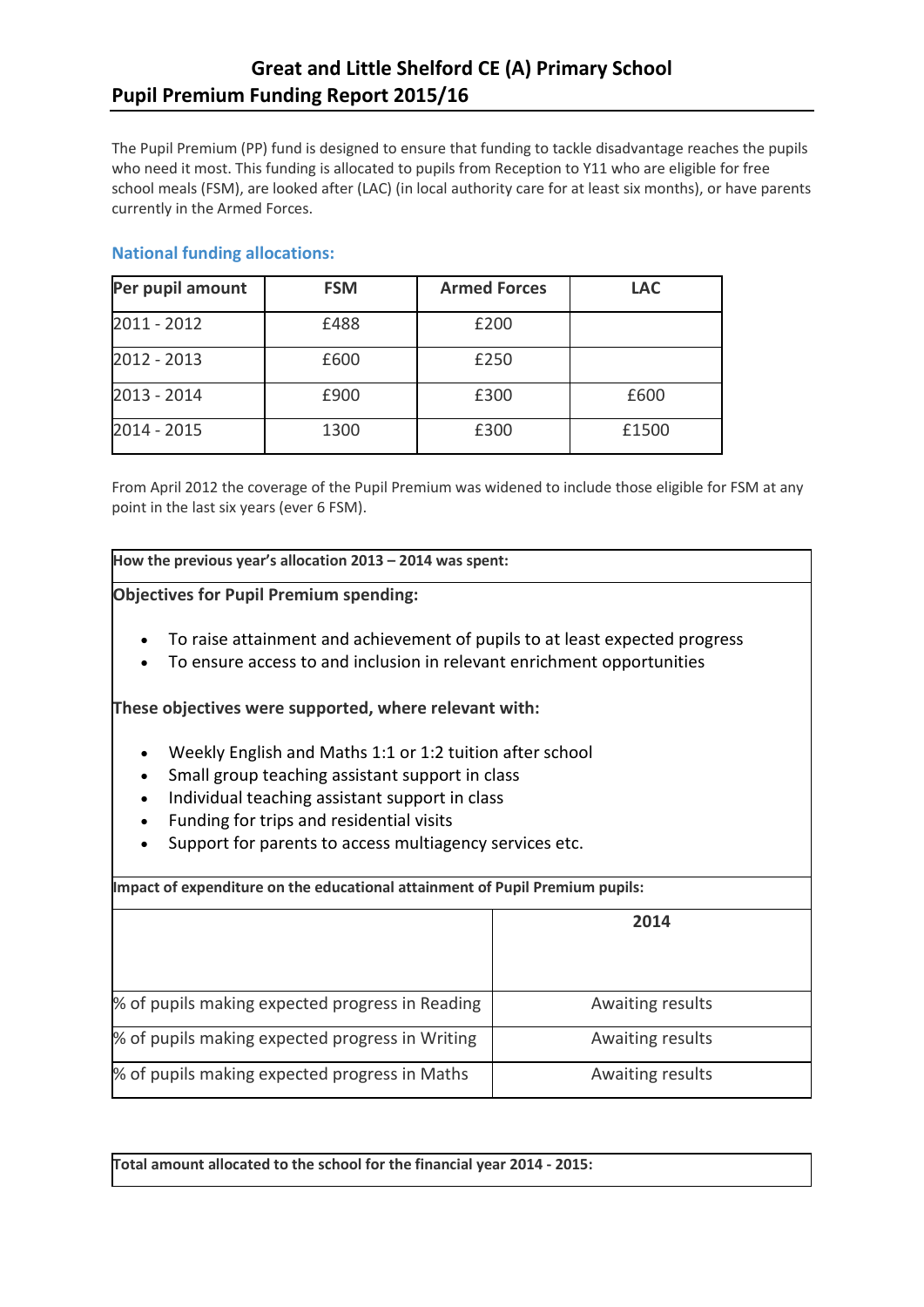# **Great and Little Shelford CE (A) Primary School Pupil Premium Funding Report 2015/16**

| <b>Pupil Premium</b> | per pupil<br>amount | <b>Number of eligible pupils</b> | <b>Total</b> |
|----------------------|---------------------|----------------------------------|--------------|
| <b>FSM</b>           | £1300               | 4 pupils                         | £5200        |
| <b>Armed</b>         | £300                | 0 pupils                         | £0           |
| <b>Forces</b>        |                     |                                  |              |
| <b>LAC</b>           | £1500               | 4 pupils                         | £6000        |
|                      |                     | <b>Total</b>                     | £11,200      |

| How the money will be spent for the financial year 2014 - 2015:                                                                                       |               |  |  |  |
|-------------------------------------------------------------------------------------------------------------------------------------------------------|---------------|--|--|--|
| <b>Objectives for Pupil Premium spending:</b>                                                                                                         |               |  |  |  |
| To raise attainment and achievement of pupils to at least expected progress<br>To ensure access to and inclusion in relevant enrichment opportunities |               |  |  |  |
| These objectives will supported, where relevant with:                                                                                                 |               |  |  |  |
| Weekly English and Maths 1:1 or 1:2 tuition after school                                                                                              | £7860         |  |  |  |
| Weekly homework support                                                                                                                               | £440          |  |  |  |
| Small group teaching assistant support<br>Individual teaching assistant support                                                                       | £2500         |  |  |  |
|                                                                                                                                                       | School budget |  |  |  |
| Support for parents to access multiagency services etc.<br>Support to improve attendance<br>Support to improve learning behaviours                    | School budget |  |  |  |
| Funding for trips and residential visits and enrichment in school                                                                                     | £400          |  |  |  |
| <b>Total</b>                                                                                                                                          | £11,200       |  |  |  |

### **Actions already taken:**

- 1:1 tuition in English and Maths
- Homework support weekly
- 1:1 Cogwheel Trust Counselling
- Support to improve attendance, including HT and EWO involvement
- 1:1 pupil and parent work with Locality Family worker
- Support for residential visits and trips
- Literacy and numeracy interventions and daily reading
- Access offered to extracurricular clubs